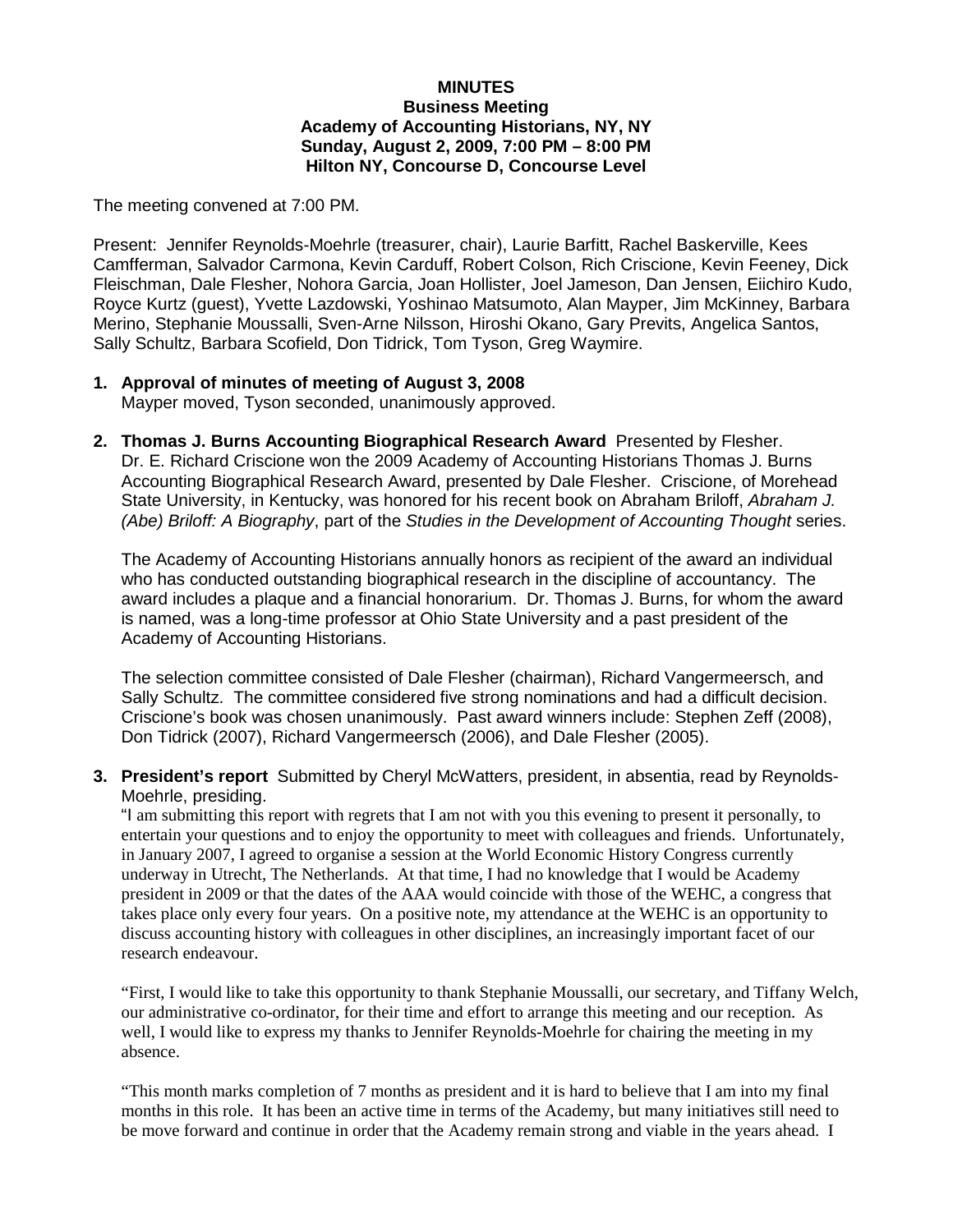would like to summarise briefly some activities – most of which you would have seen noted already via email, on our website or in our newsletter.

"This year, we have recognised a number of our colleagues for their research and work in accounting history. Professor Richard K. Fleischman was awarded a Life Membership in the Academy at the beginning of 2009. In March, I had the opportunity to present the 2009 Hourglass Award to Professor Mahmoud Ezzamel at our annual research conference. At this time, we also presented our 2008 Vangermeersch Award to Nicolas Praquin. I am hopeful that this year we will see a number of candidates for the Vangermeersch Award as well as the Schoenfeld Scholarship. These awards encourage young scholars and are critical means to demonstrate the importance and value of accounting history.

"As previously mentioned, our annual research conference was a success on many fronts. First, held in Paris, France in collaboration with colleagues from the Université de Paris and the Université d'Evry, it was our initial research conference outside North America. We were fortunate to join with the 14<sup>th</sup> Journées d'Histoire de la Comptabilité et du Management to present this conference and I thank Professors Henri Zimnovitch and Alain Michel for their patience and hard work to bring this to fruition. Second, we had over 70 individuals from around the globe in attendance and third, the conference was a financial success. With this positive bottom line, the conference co-ordinators are able to proceed with the planned publication of selected conference papers.

"Administrative efficiency, communications and member services have occupied significant time of many of us on the executive team. While this behind-the-scenes work might not be all that interesting to the average member, it is important to realise that the Academy does not function on auto-pilot. Since last year, I have come to appreciate increasingly this work and side of the Academy. Members of the 'administrative team' have established regular teleconferences during which we have been able to work through a number of administrative areas enabling us to facilitate our service to members, to eliminate some inefficiencies and to examine the financial implications of our activities in something much nearer to 'real time'. While these efforts often go unnoticed, what should be noticed is our increasing ability to be current and to serve member needs. I will come back to this issue in my closing comments.

"One important part of service to members is *The Accounting Historians Notebook*. It is wonderful to see it back on track in terms of publication and to witness our shift to a digital format. This change allows us to get *The Notebook* to members quickly and efficiently. The format is more environmentally friendly and meets preferences for electronic to hard copy. I would like to acknowledge the work and dedication of Joann Noe-Cross who has left the editorship after many years of service. I am happy to announce that vice-president (communications) Jim McKinney has accepted to continue as co-editor of *The Notebook* and will be joined by Dr. David Oldroyd, Newcastle University Business School, as co-editor. Welcome David!

"Our membership numbers are one area where I plan to commit my efforts during the final months of my presidency. Our numbers are dwindling in some areas as members retire. Fortunately, we have introduced this year a 'retired members' category to provide a more economical way for retirees to remain active members. However, we need to do much more to encourage membership of doctoral students and young scholars. This year we have seen a small increase in this membership category. One challenge that I would put out to you would be to introduce one such member with your own membership. I joined the Academy as a doctoral student – and it is a bargain! – and now can look back on many years during which I have been able to network and receive the support of like-minded colleagues for my own research and teaching. If we each find one person (or several), and encourage their interest in the Academy, we will bring fresh thinking and ideas into our midst. As well, our individual membership is becoming increasingly balanced between U.S. and international members. This sign is a positive one as it demonstrates that the Academy has an important role to play in the international research community and to bring scholars from around the globe together to foster interest and scholarship in our discipline.

"In this vein, it is a great pleasure to announce that I have signed on behalf of the Academy, a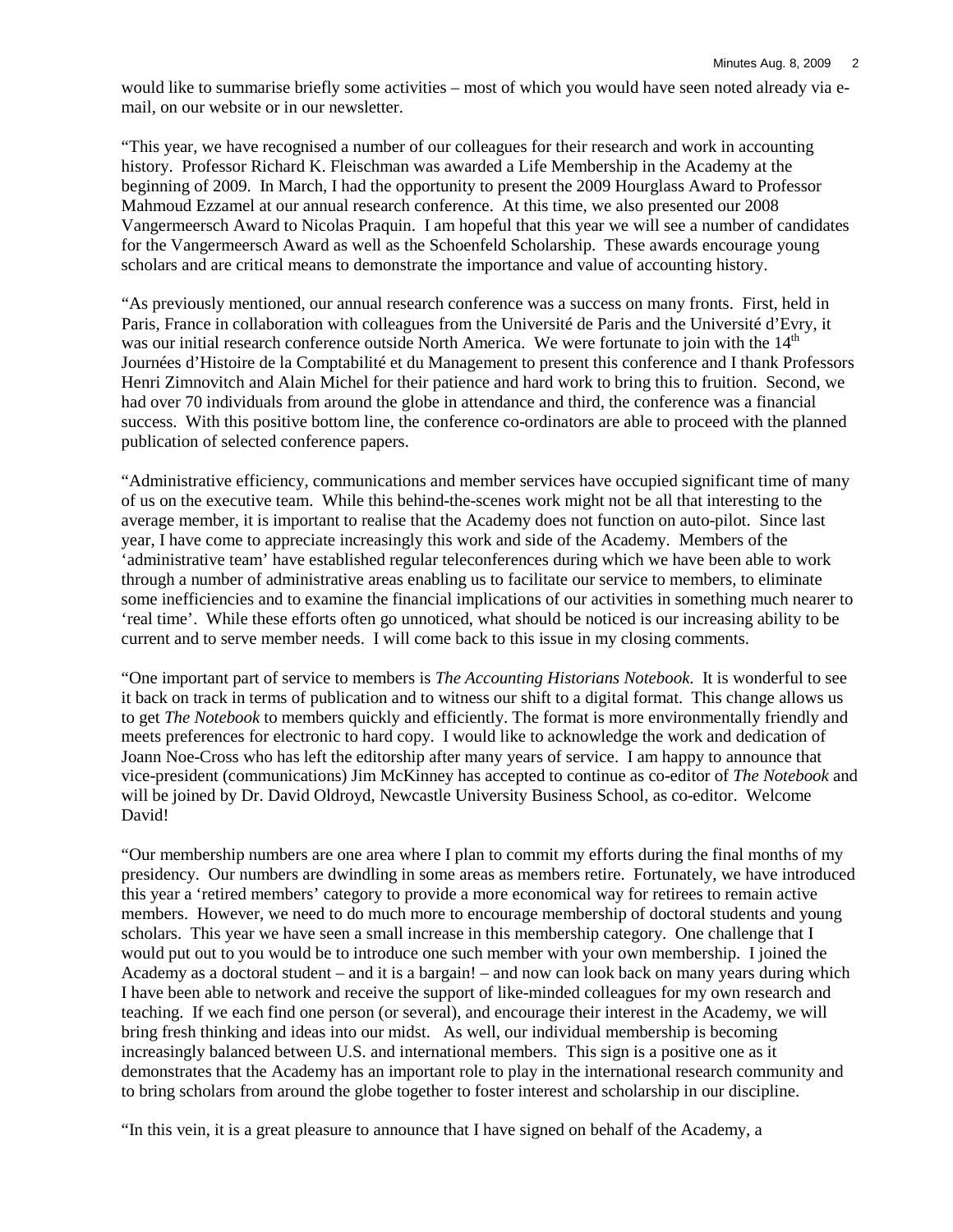memorandum of understanding with the Società Italiana di Storia della Ragioneria **(**Italian Society of Accounting History) "to develop academic exchange and cooperation in teaching and research in the furtherance of the advancement and dissemination of learning". I would like to express my thanks to the SISR president, Professor Maria Bergamin, and also to Professor Roberto Di Pietra for their determination to achieve this agreement. To paraphrase Professor Di Pietra's comments on the signing, we need 'to be proud of our own roots and traditions but, at the same time and at with the same strength, we need to be open to other communities, new ideas, exchanges, to reciprocal influences and opportunities'. I look forward to working with the SISR to foster research collaborations, meetings and scholarship.

"Finally, in closing, I would like to ask all of you to renew your commitment to the Academy in whatever big or small way that you can. We have many dedicated volunteers who carry significant loads on our behalf and enable us to do much with limited administrative staff. In the next few months, the executive will be continuing its discussions on ways to improve our member services, including changes to our website and communications. I would encourage you to provide us with your input into how we best can support your needs as researchers and scholars. As well, our president-elect Gregory Waymire will be moving forward with discussions on strategic renewal, work which began under past-president Stephen Walker. I look forward to working with Greg as we determine options to enhance the work of the Academy and to provide for our longer-term viability.

"In closing, many thanks to those of you who have taken the time to be here this evening and to provide your ideas and input. As president and on behalf of the executive team, I appreciate and rely on your support and encouragement. Your suggestions and ideas are always welcome. Do not hesitate to contact me in order that we can take all of your views and comments into due consideration."

"Respectfully submitted, Cheryl S. McWatters, 2009 President"

**4. Memorandum of Understanding with the Italian Society – Roberto Di Pietra, University of Siena**

The SISR, the Italian Society, provided an informational handout which has been emailed to members and will appear in a future issue of the *Accounting Historians Notebook*.

**5. Budget Update / Treasurer's report** Jennifer Reynolds-Moehrle, treasurer. Watkins, Ward, and Stafford have just finished the AAH audit and informational tax return. There were no findings.

The AAH received two generous anonymous donations in 2008 (see *Accounting Historians Notebook* announcement), bringing our Endowment Fund to \$103,000.

\$75,000 of Academy certificates of deposit funds with the Bank of America were removed to avoid exceeding the FDIC limit and deposited with National City Bank (now part of PNC). The Academy needs a volunteer additional officer or trustee to be a co-signer on its CDs. Please let the treasurer know of any suggestions on the best financial management; currently the Academy funds are mostly in short-term CDs. However the Schoenfeld funds are in longer-term CDs.

Dues revenues have decreased about 5% per year over the last four years due to a drop in institutional membership. About 95% of the Academy's revenues are from dues, and 5% from interest income on the CDs. 50% of costs are the publications (*AHJ* and *AHN*). 45% is administrative costs, including two paid personnel and supplies. About 10% is in awards and conference subventions.

The 2010 budget will be developed in the light of past trends and interest rate trends. This budget will be circulated in the near future to officers and trustees for feedback. The annual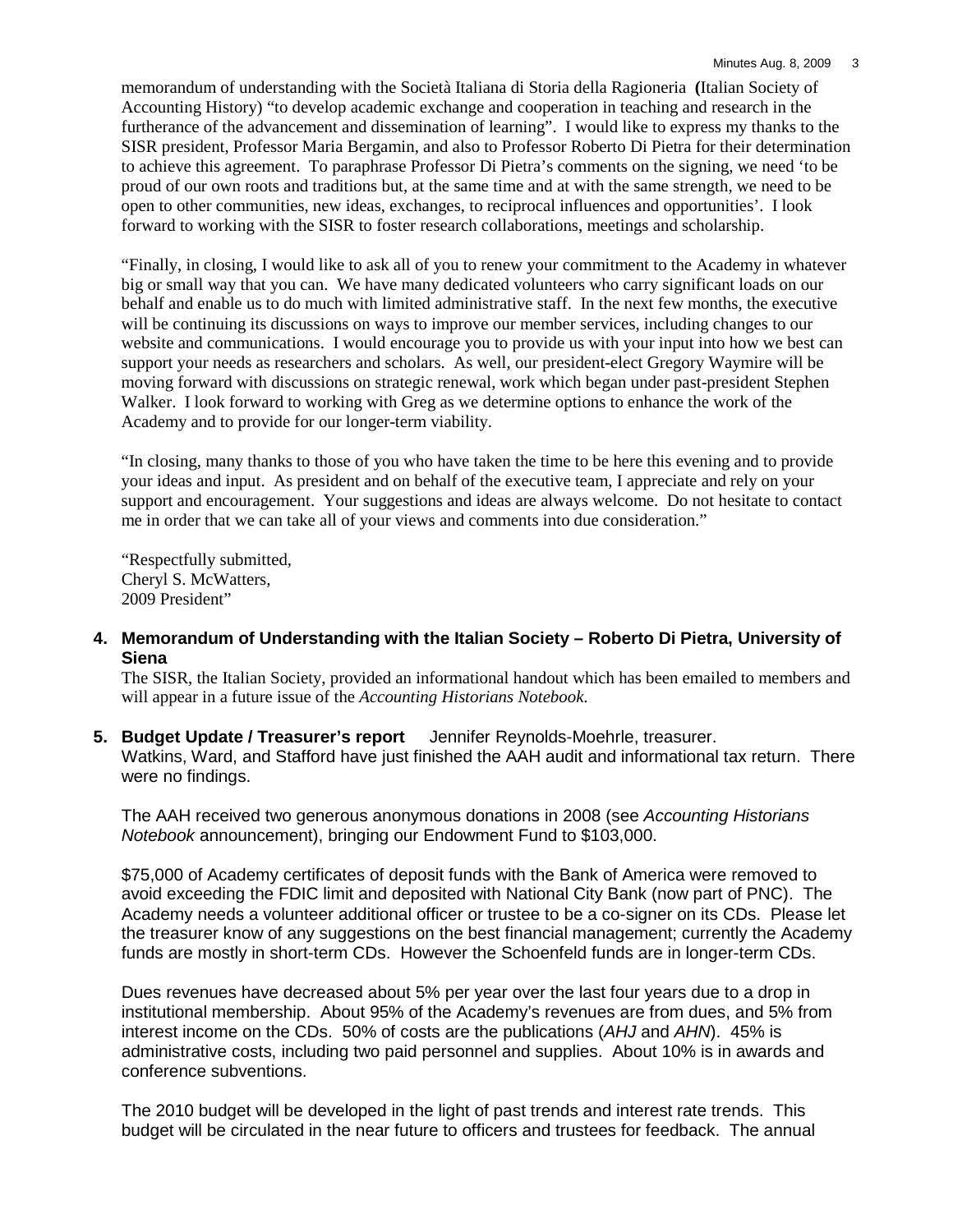budget is roughly \$60,000, although the treasurer does not have the exact figures with her. The audited financial statements are available to members upon request. It costs the AAH about \$2,200/year for the audit and tax return.

# **6. Report of editor of** *AHJ* Dick Fleishman, co-editor.

The winners of the manuscript awards for best papers in 2008 were announced in the June, 2009 issue of the *Accounting Historians Journal*.

There are currently 26 active manuscripts in process at the *AHJ*, more than there have been in several years. Half of these are being handled by co-editor Christopher Napier. Five articles have been accepted for the next issue. Five others are close to acceptance in the near future, and five have been rejected.

There need to be some shorter submissions and more from U.S. authors. The lack of submissions from American authors may reflect the relative emphasis placed on accounting history in the U.S. vs. other countries.

Articles on new parts of the world such as Malaysia, Nepal, and Brazil, have been received. This reverses an *AHJ* trend of the last several years. Fleischman's own recent article on coauthorship patterns suggests that *AHJ* articles tend to be provincial in that authors seldom reach out to co-authors from other countries.

Napier has attended two recent international conferences. He reports that top academics with history papers aim for *AOS*, *AAAJ*, and *Critical Perspectives*, all of which are more prestigious than any purely historical journal. Participants at those conferences said they perceive *Accounting History* and *ABFH* to be stronger than the *AHJ*, that they appear in more online databases than does the *AHJ*. Fleischman strongly disagrees with this assessment of the *AHJ*, arguing that it has better articles.

Floor discussion ensued. Tyson suggested the *AHJ* consider having special issues and guest editors. It was suggested that the *AHJ* might publish more frequently as does the *AH*. Some discussion of what "better articles" means took place. Mayper pointed out that since US schools do not accept the *AHJ* as a quality journal, scholars do not. Moussalli pointed out that the *AHJ* is indexed by both Ebsco and ProQuest, so it does in fact appear in online databases.

# **7. 2010 Academy Research meeting, Ohio State** Dan Jensen

The 2010 Academy Research Conference will take place at Ohio State University (September 30, 2010 to October 2, 2010) in Columbus, Ohio, and is co-sponsored by The Accounting Hall of Fame. This is the third Academy research meeting to take place in this format. The theme of the conference is "Accounting in Economic Recovery and Regulation." Issue-oriented plenary panel discussions including prominent representatives of both academe and the accounting profession are planned as are concurrent sessions for research papers. Saturday afternoon will be available for Academy meetings.

Jensen will oversee the facilities arrangements for the meeting and also the review of manuscripts. Waymire volunteered to help Jensen form the editorial review committee for the conference. Speakers are currently being invited. The registration fee will be \$165 and Jensen distributed a call for papers.

# **8. Administrative Coordinator's report**

A. Website Jim McKinney.

There are issues with the Academy's current website host at Rutgers. Some of the issues have been resolved and McKinney and Tiffany Welsh now have the ability to update the site directly to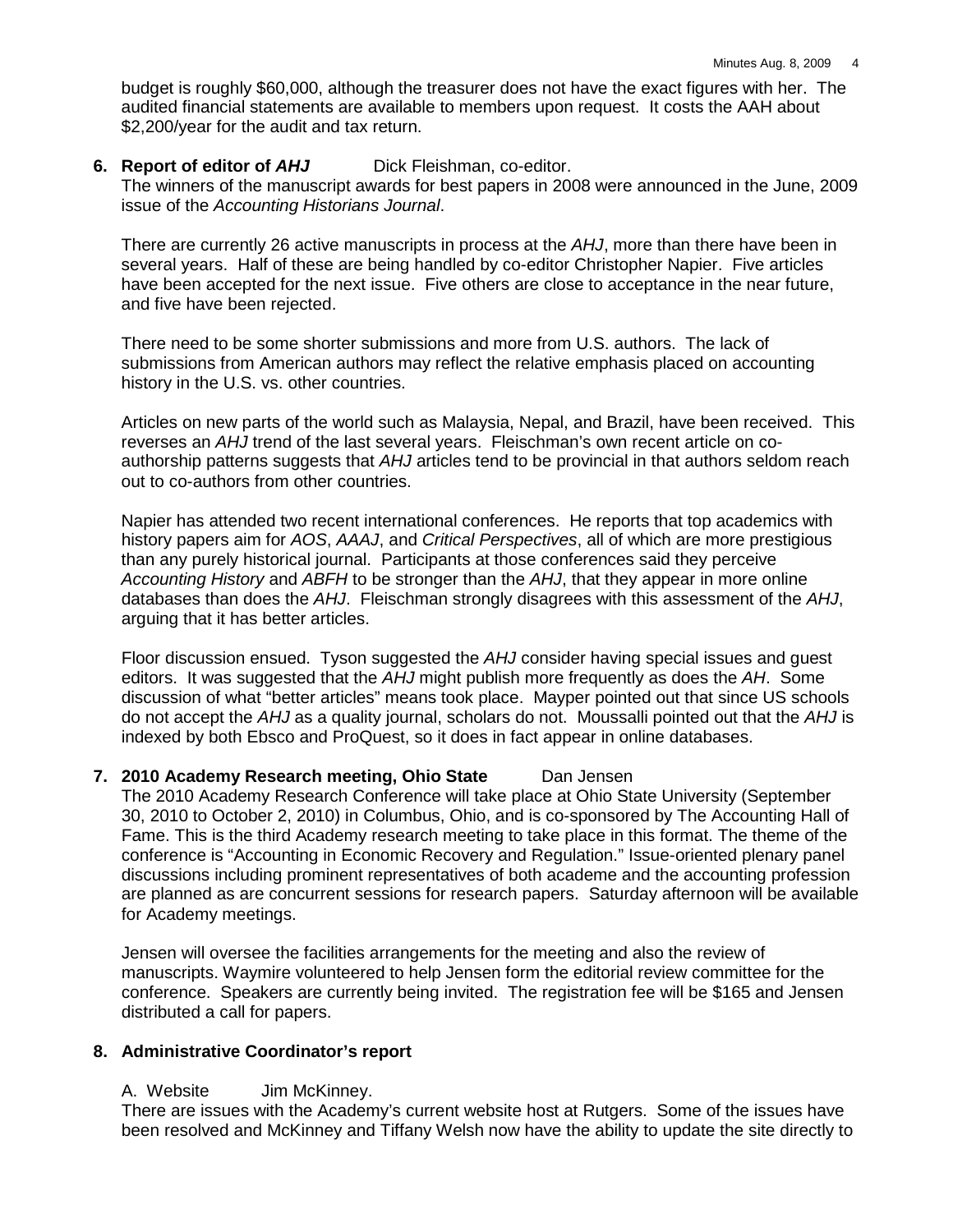some extent. This will mitigate the past problem with the website sometimes being very out-ofdate.

Suggestions for improvements to the site are solicited. A team composed of McKinney, Welsh, and a user will work on improving the site and evaluating alternatives. Several domain names have been registered, including aahhq.org and tahj.org.

Previts mentioned that we are in discussion with various commercial website host providers, who can hopefully provide interactive functionality for dues. Reynolds-Moehrle commented that we attempt to make the Rutgers site look interactive for dues purposes but a lot of the work behind the scenes takes place by postal mail. Previts noted that the site migrated once before, from Case Western to Rutgers.

B. Membership Tiffany Welsh, in absentia

As of July 2009, there were 280 individual and 282 institutional members of the Academy. 155 of the individuals and 227 of the institutions were U.S. A spreadsheet with membership details will be distributed.

### **9. Reports of Committee Chairs / Awards information**

A. *Accounting Historians Notebook* Jim McKinney, co-editor McKinney thanked JoAnn Noe Cross for her year of service as editor of the *AHN*. McKinney initially agreed to co-edit the *Notebook* with Cross, but she decided her other obligations made it best to leave the position sooner than expected. David Oldroyd has now agreed to co-edit the *AHN*.

Major goals will be that it appear in a timely way, that it incorporate articles that are perhaps not suited for journals but are useful in some way to the organization. Advertisements of history conferences will continue. Moussalli mentioned that the many photographs in the AHN have been indexed under "Portraits" at the Digital Accounting Collection site (http://www.olemiss.edu/depts/general\_library/dac/files/ahn.html).

Distribution in the future will be by pdf files, on the Academy website, and on the University of Mississippi's Digital Accounting Collection site. Hard copies will be distributed to libraries and to individuals who request them.

The cost of printing and distributing the *AHN* was very favorable at the University of Wisconsin-OshKosh. Mayper asked if the *AHN* should still be printed at all. It was suggested that institutions be offered an opt-out for the hard copies. McKinney thought it should be printed for libraries. The total cost is about \$500-\$600 per issue.

B. Vangermeersch Manuscript Award Committee Chairman Lee Parker Parker reports that the applications period has now closed and applications are currently being judged by the panel.

C. Doctoral Education Committee Chairman Barbara Merino Suggestions are solicited for how to increase doctoral student participation. Emails may be sent to Merino. Letters to doctoral coordinators do not work. Letters to Academy members may be sent requesting us to sponsor students or junior faculty as new members. Would members object to this? Previts suggested sending out the letter in the fall in conjunction with the 2010 conference. Merino is also looking at funding to bring students to the Ohio Research conference.

D. Strategic Review Committee Chairman Greg Waymire The strategy effort led by Steve Walker provides excellent historical information and Waymire has